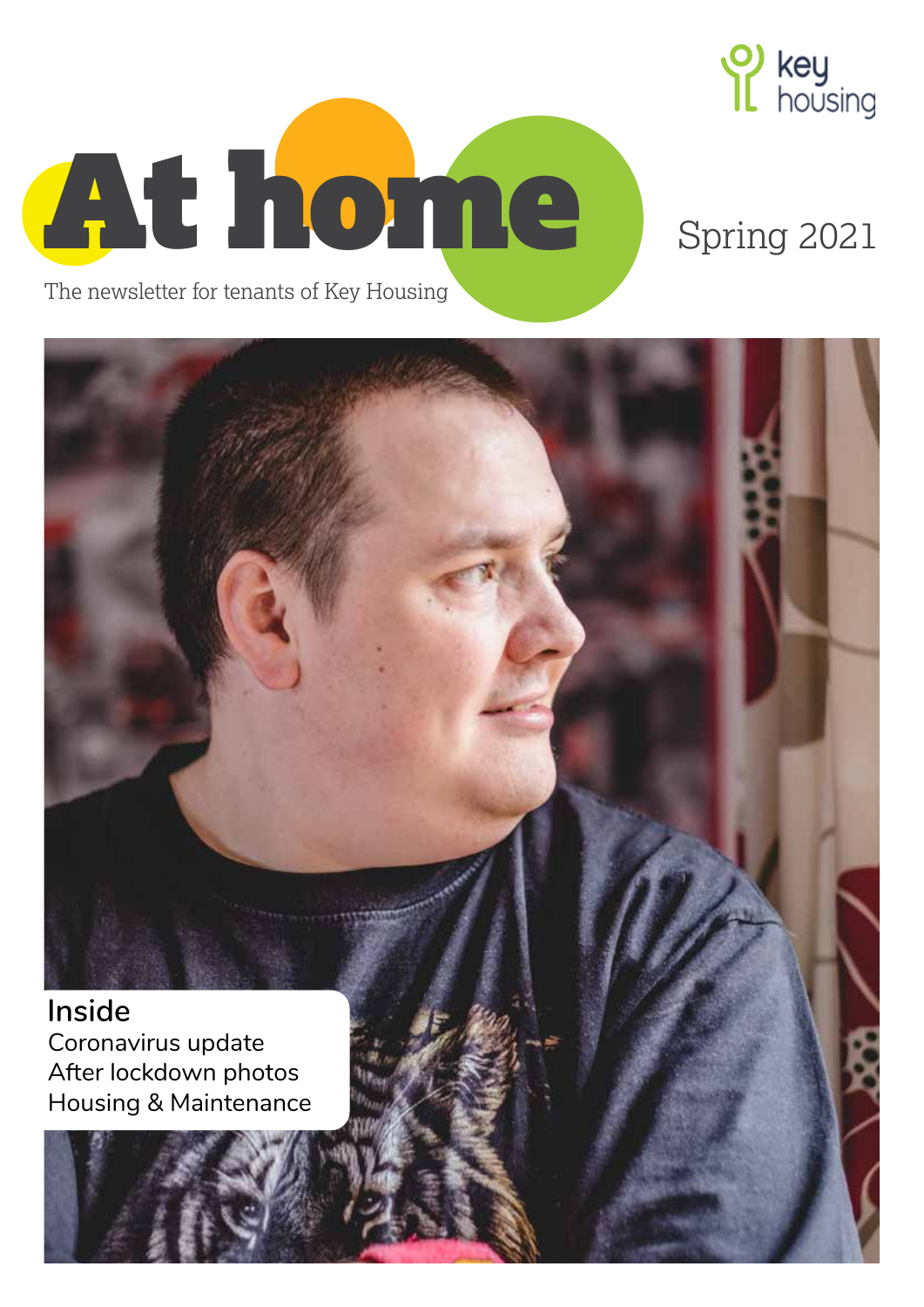

Welcome to the spring edition of 'At Home'.

This edition includes features on our Housing and Maintenance Teams and provides an update on what you can expect since lockdown rules have now been relaxed.

Great news that the vaccine roll out is going well and hopefully most of you have received your first dose and maybe even your second dose.

We started non-essential repairs to properties again on 26th April and we hope to quickly work through the back log which were reported during lockdown.

As the country moves out of lockdown we are hoping that our housing and maintenance staff will start regular visits again and that we will soon be able to have more face to face contact, while still taking precautions to stay safe.

### *PAGE 3*

*We have published the Scottish Government Route Map to let you know what will happen on specific dates*

#### *PAGES 4-5*

*All things Housing. Here you will find a refresher on our housing team and information for Post Office account holders.*

### *PAGES 6-7*

*All things Maintenance. We have an update on our staff and works which are classified as non-essential. There is also an article regarding fire safety which we will be exploring further throughout the year.*

Do you have a story that you would like to be featured in a future edition of At Home? Please call Alan on 0141 342 1815 or email: athome@key.org.uk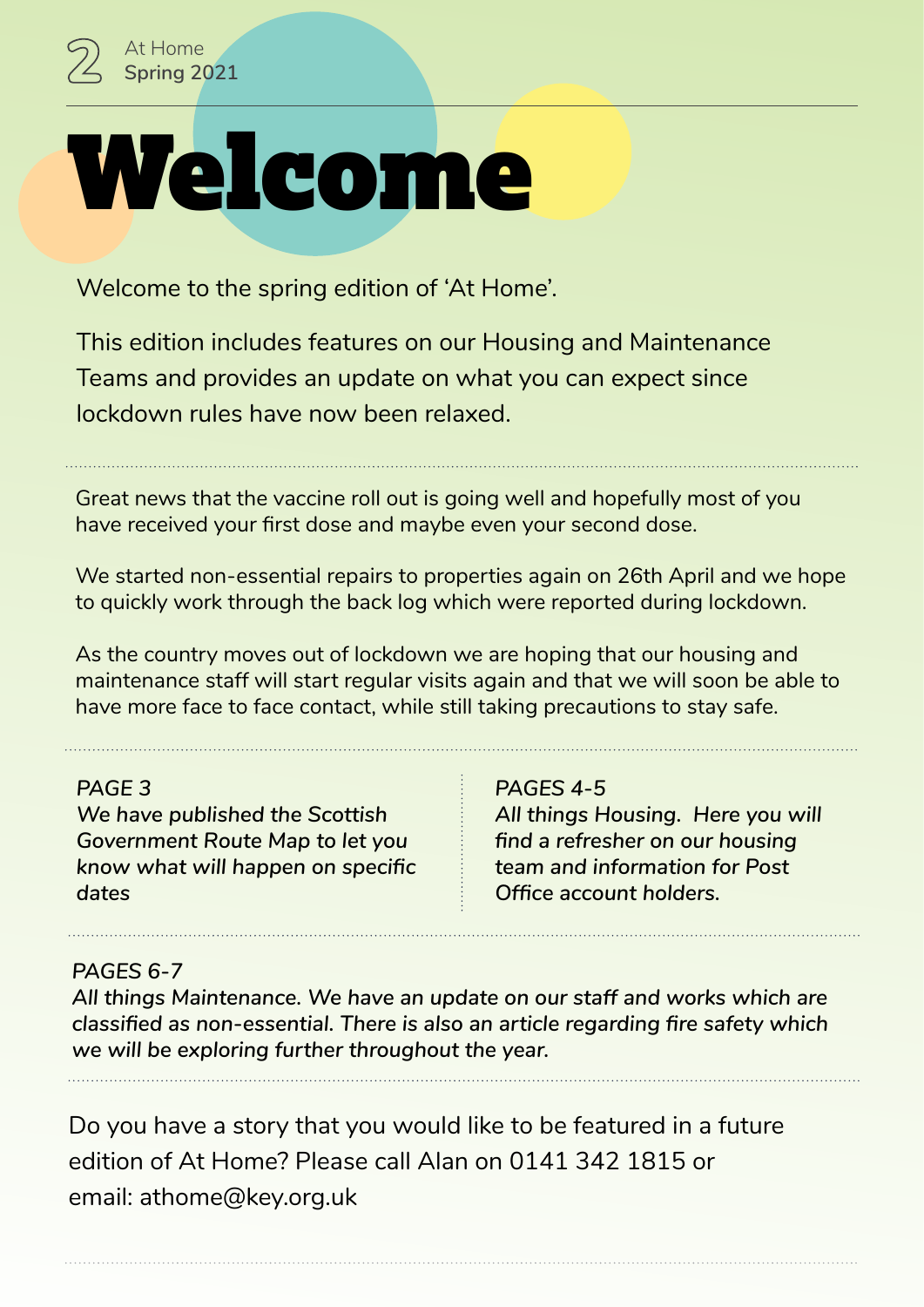# **Coronavirus Update**

### **Scottish Government Route Map**

The Scottish Government has produced a route map which provides details for when restrictions will be lifted.



We still must remain cautious as Coronavirus has not disappeared so keep wearing your masks, washing your hands often and maintain your distance from others to stop the spread of the disease.



| Up to 6 people from up to 3 households can socialise outdoors.<br>6 12-17 year olds can meet socially from 6 households outdoors.                                             |
|-------------------------------------------------------------------------------------------------------------------------------------------------------------------------------|
| <b>Travel</b> within mainland Scotland allowed.                                                                                                                               |
| Up to 4 people from 2 households can socialise <b>indoors</b> in a public place such as a<br>café or restaurant.                                                              |
| All shops, stores and close contact services can open.                                                                                                                        |
| <b>Hospitality</b> venues like <b>cafes</b> , <b>pubs</b> and <b>restaurants</b> can open until:<br>8p.m. <b>indoors</b> (no alcohol)<br>10p.m. outdoors (alcohol permitted). |
| Non-essential in-house work permitted                                                                                                                                         |
| <b>Tourist accommodation</b> can open with restrictions in place.                                                                                                             |
| Driving lessons and tests can take place.                                                                                                                                     |
| <b>Funerals</b> and <b>weddings</b> including post-funeral events and receptions can take place<br>with up to 50 people (no alcohol).                                         |
| <b>Gyms</b> can open for individual exercise - numbers extended, subject to capacity<br>constraints.                                                                          |
| Indoor attractions and public buildings such as galleries, museums and libraries can<br>open.                                                                                 |
| Takeaway food can be collected indoors.                                                                                                                                       |
|                                                                                                                                                                               |

#### **17 May**

**26 April**

| space. | Up to 4 people from 2 household can socialise <b>indoors</b> in a private home or public                                                       |
|--------|------------------------------------------------------------------------------------------------------------------------------------------------|
|        | <b>Hospitality</b> venues can open until:<br>10:30p.m. indoors (alcohol permitted, 2 hour dwell time)<br>10:00p.m outdoors (alcohol permitted) |
|        | <b>Outdoor</b> adult contact sport and indoor group exercise can restart.                                                                      |
|        | Cinemas, amusement arcades, and bingo halls can open.                                                                                          |
|        | Small-scale <b>outdoor</b> and <b>indoor</b> events can resume subject to capacity constraints.                                                |
|        | Face-to-face <b>support services</b> (where not possible to deliver remotely) can resume.                                                      |
|        | <b>Universities</b> and <b>colleges</b> can return to a more blended model of learning.                                                        |
|        | Non-professional performance arts can resume outdoors.                                                                                         |
|        | <b>Communal worship</b> open, subject to capacity constraints.                                                                                 |

#### **Early June**

Up to 6 people from up to 3 households can socialise indoors in a home or public place.

Up to 8 people from 3 households can socialise outdoors. 8 12-17 year olds can meet socially from **8** households outdoors. Hospitality can remain open until 11pm. Attendance at events can increase numbers subject to capacity constraints. Indoor non-contact sport can take place.

Increased numbers at life events and places of worship subject to stakeholder engagement.

**From end of June**

place.

Up to 6 people from up to 3 households can socialise indoors in a home or public

A phased return of some office staff.

Events increase numbers subject to capacity constraints.

Increased numbers at life events and places of worship subject to stakeholder engagement.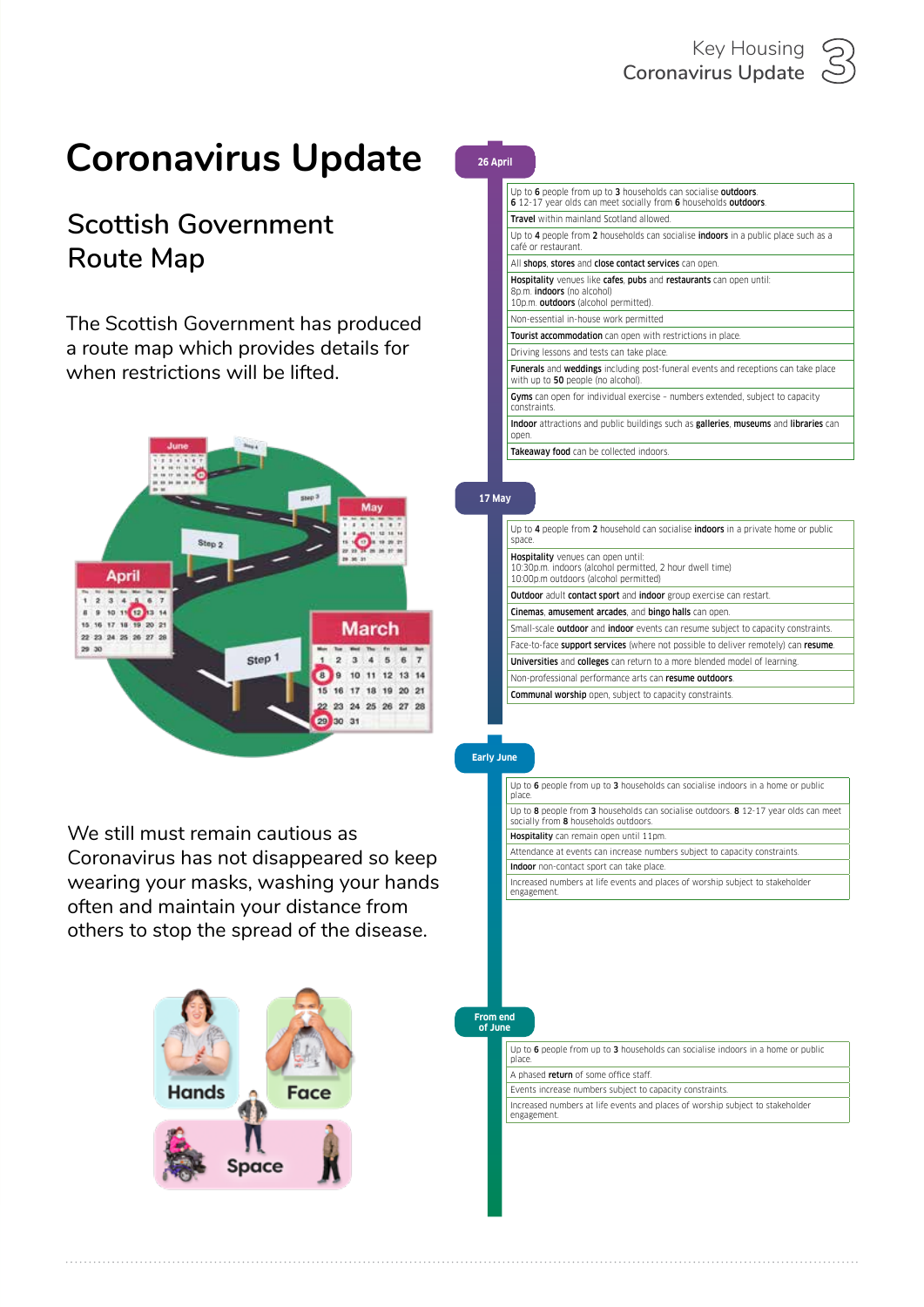# **Your Housing Team**

We are here to help you and your tenancy, so if you have a change in circumstances for example: loss of earnings; change in benefits or change in your household then please call your Housing Officer for advice.

There are seven members of staff in the Housing Team: Helena our Housing Manager, Pamela our Senior Housing Officer, Sandra and Flora our Housing Officers, Alan our Housing Services Officer and Gillian and Ellen our Housing Assistants.

Everyone has mainly been working from home during the pandemic which has its difficulties but we are commited to providing an excellent housing service for you.

Pamela looks after tenancies in parts of Glasgow and the Highlands. You can call Pamela on 07471 141 669

> Flora looks after tenancies in parts of Glasgow, North Lanarkshire, Falkirk and Stirlingshire. You can call Flora on 07471 141 837

Sandra looks after tenancies South of Glasgow. You can call Sandra on 07471 142 129

# **Lockdown Life**

Lockdown has been tough for us all and it was nice when we received some photos of our tenants in Christie Street, Bellshill.

It was welcome to see people with a smile enjoying themselves.

Support staff ensured Maxine could celebrate her BIG birthday in a safe and controlled environment.





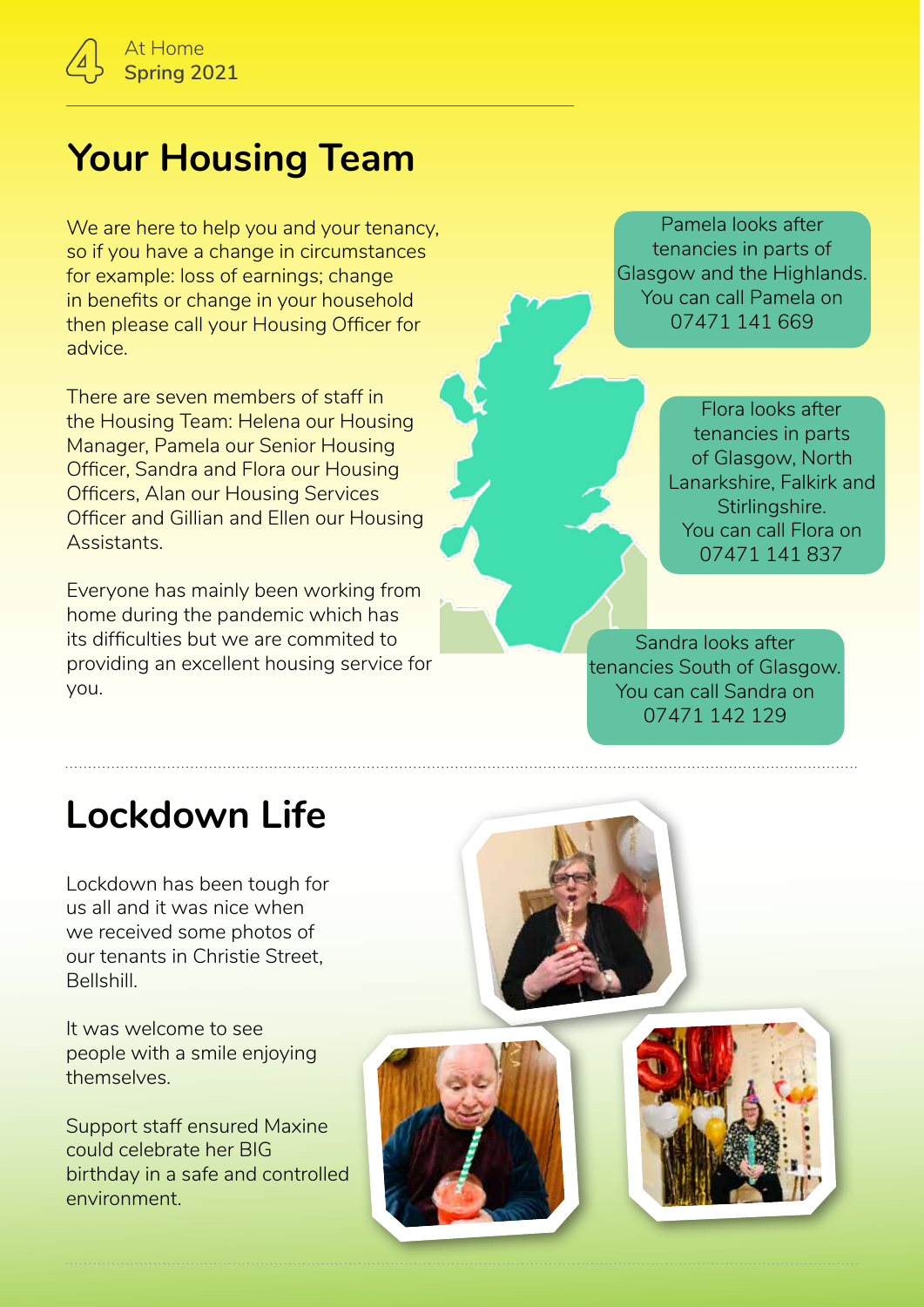# **Post Office Accounts**

The Department for Work and Pensions (DWP) is writing to people who currently receive their state pension of benefit payments in to a Post Office card account (POca).

The letter informs them the POca service is closing and asks them to provide alternative account details.

DWPs dedicated customer service centre is available to take calls from POca customers to accept new account details or answer any questions

Telephone 0800 085 7133 Textphone 0800 085 7146

## **Tenant Photographs**

We are looking for tenants to take part in photoshoots that will feature in our publications and on our website. Should restrictions continue to be lifted and the vaccine rollout goes well then we want to put some time in to capture you and your home.

Let me know if you want to be added to the list of people and places to be visited by calling 07823 872 961 or by emailing alan.morris@key.org.uk

## **Annual Rent Review**

It was agreed that our exclusive rent would be increased by 1.2% this year. You should have received letters during February and March detailing your new rent. The new rents went live on the 28th of March and you should make sure if you pay rent direct to Key or have outstanding arrears that you adjust your payments accordingly. You can contact your Housing Officer for more information.



The DWP will ensure all future payments are switched to the customer new account from the next available payment date and there will be no interruptions with their payments.

For anyone who is unable to open a different type of account or provide new account details, a payment exception service will be available.

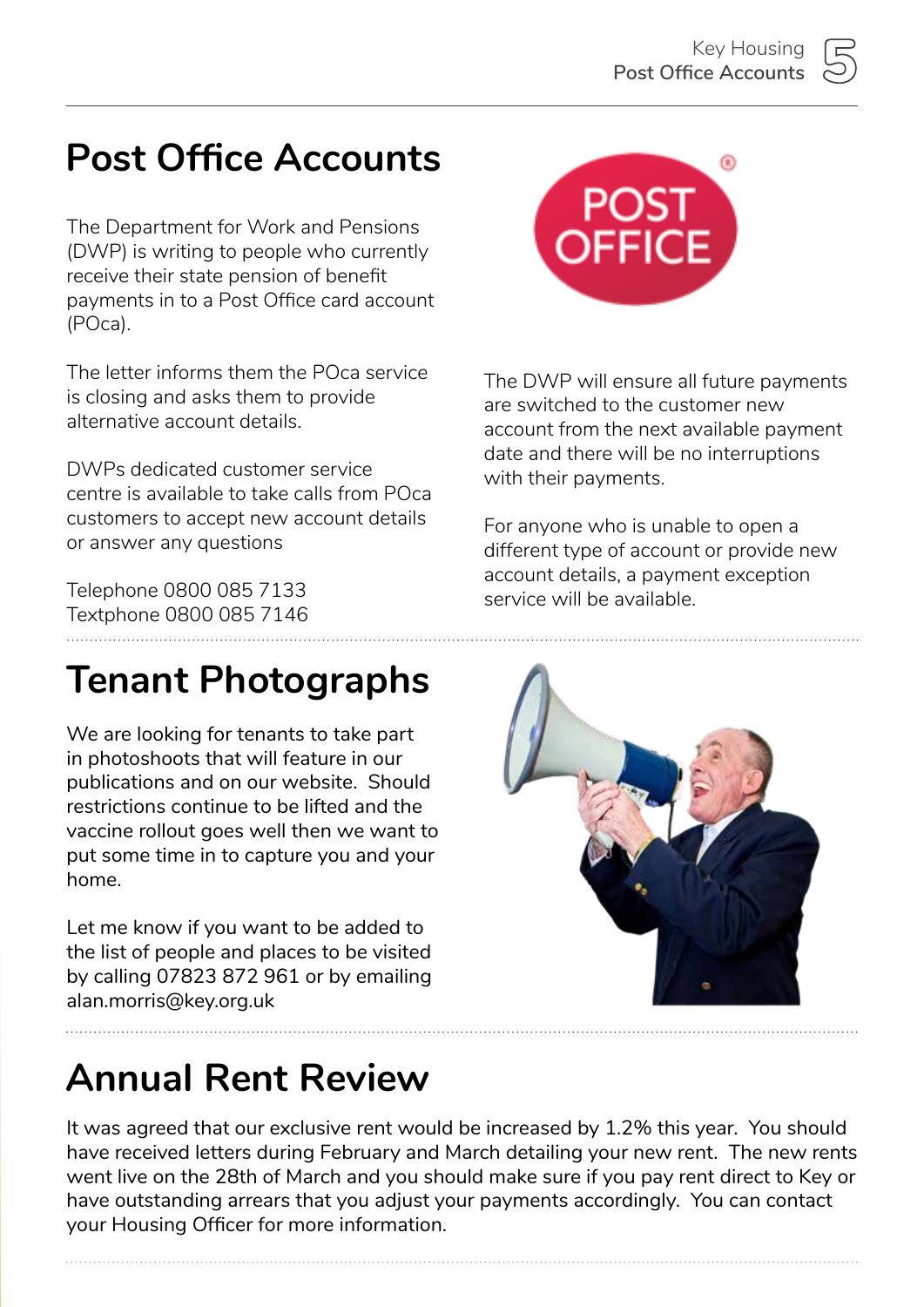## **Your Maintenance Team**



Our Maintenance Admin Manager, Isabel Keir, has left after more than 30 years service and we would like to send her our best wishes.

You can still contact Emma, Kate and Linda should you need to report any repairs on 0141 342 1820.

The lockdowns have proved difficult for our maintenance teams as they have only been able to visit your properties for essential purposes such as your annual Gas Safety Check.

As of Monday 26th April our Maintenance Admin Team and Maintenance Officers will be working their way through the non-essential repairs that you have reported during lockdown.

We may need to book various visits to your property so we hope you can accomodate us and we appreciate your patience.

Our Maintenance department are here for you Monday to Friday between 9am and 5pm. If you have an emergency outwith these hours then please call the appropriate person on your Emergency Contractor list. If you do not have a list then please call us on 0141 342 1820 to get one sent out.

# **Going Forward**

Our Property Manager Eddie along with our Maintenance Officers; Johnny, Ronnie, Scott and William are busy planning our major replacement programmes.

These works, such as new kitchens and bathrooms, have had to pause due to Coronavirus restrictions and can only take place when it is safe to do so.

When they feel it is safe then they will be in touch to notify you of the works to be carried out.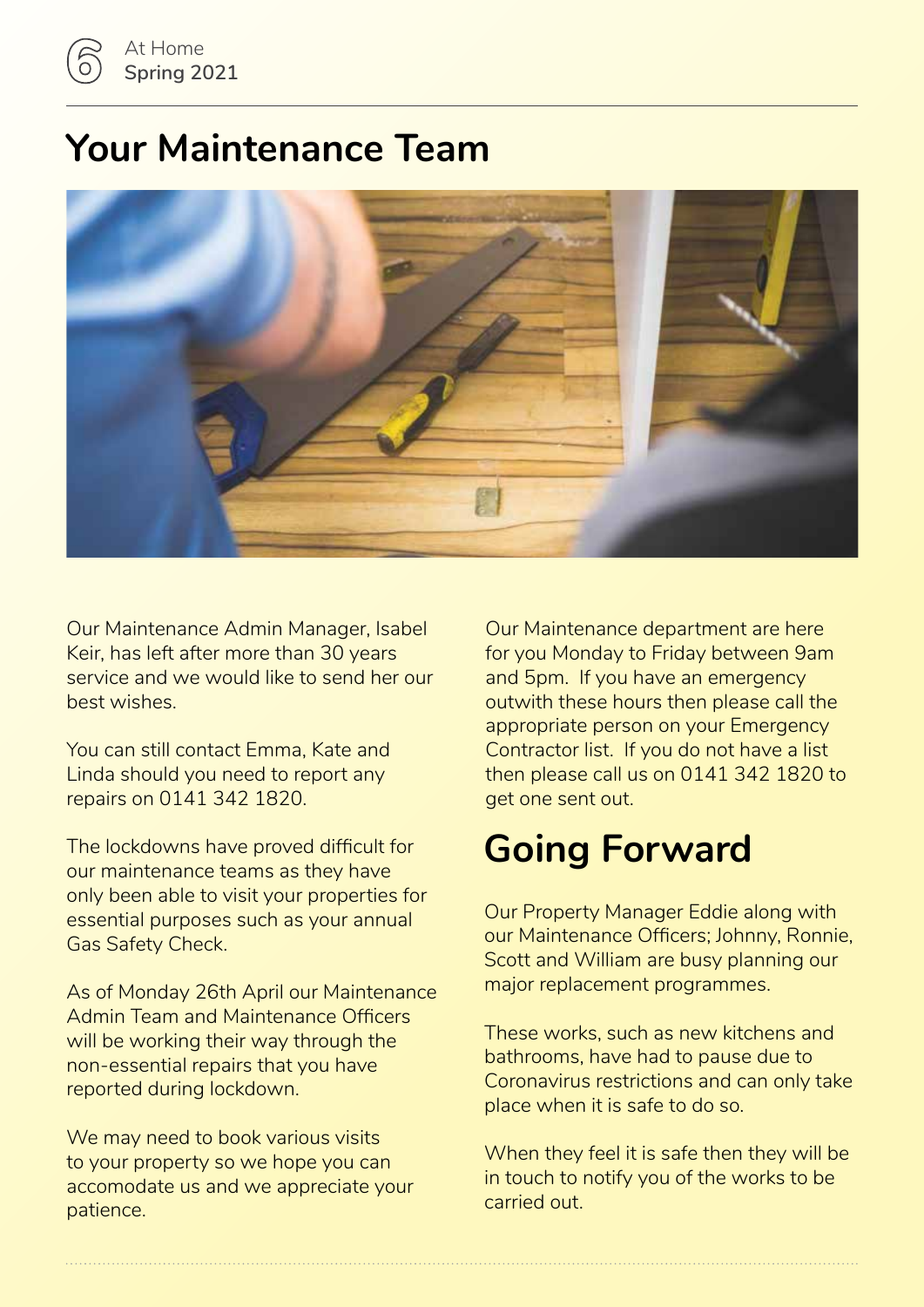### **Key Housing Fire Safety**

# **Fire Safety**

### All of Key's properties have

comprehensive smoke detection meaning you should have a detector in every room of your home apart from the bathroom.

Sometimes we may miss a property if we were not given access. If you do not have a detector in every room apart from the bathroom then please get in touch so we can investigate.



### **We have a new Maintenance Officer**

Taking over from Ian Williamson is Johnny Grey, our new Maintenance Officer for properties in the Highlands, Stirling and Sauchie.

Johnny grew up in the West Highlands and went to school in Fort William. He now lives just outside Inverness, so is well placed for looking after our Highland properties.

Johnny has worked in construction and civil engineering for many years and is confident his past experience will be useful.

He is looking forward to the current restrictions being lifted so that he can get round and meet you all.

He also said starting a new job during the lockdown has been very strange!



Keeping You and Your Home

**Fire Advice Leaflet** 

Safe

linked smoke detection systems to all of our supported tenants.

Unfortunately this has been delayed due to the Coronavirus pandemic.

Telecare linked smoke detection systems means that should an alarm go off then a notification would be sent to an appropriate person